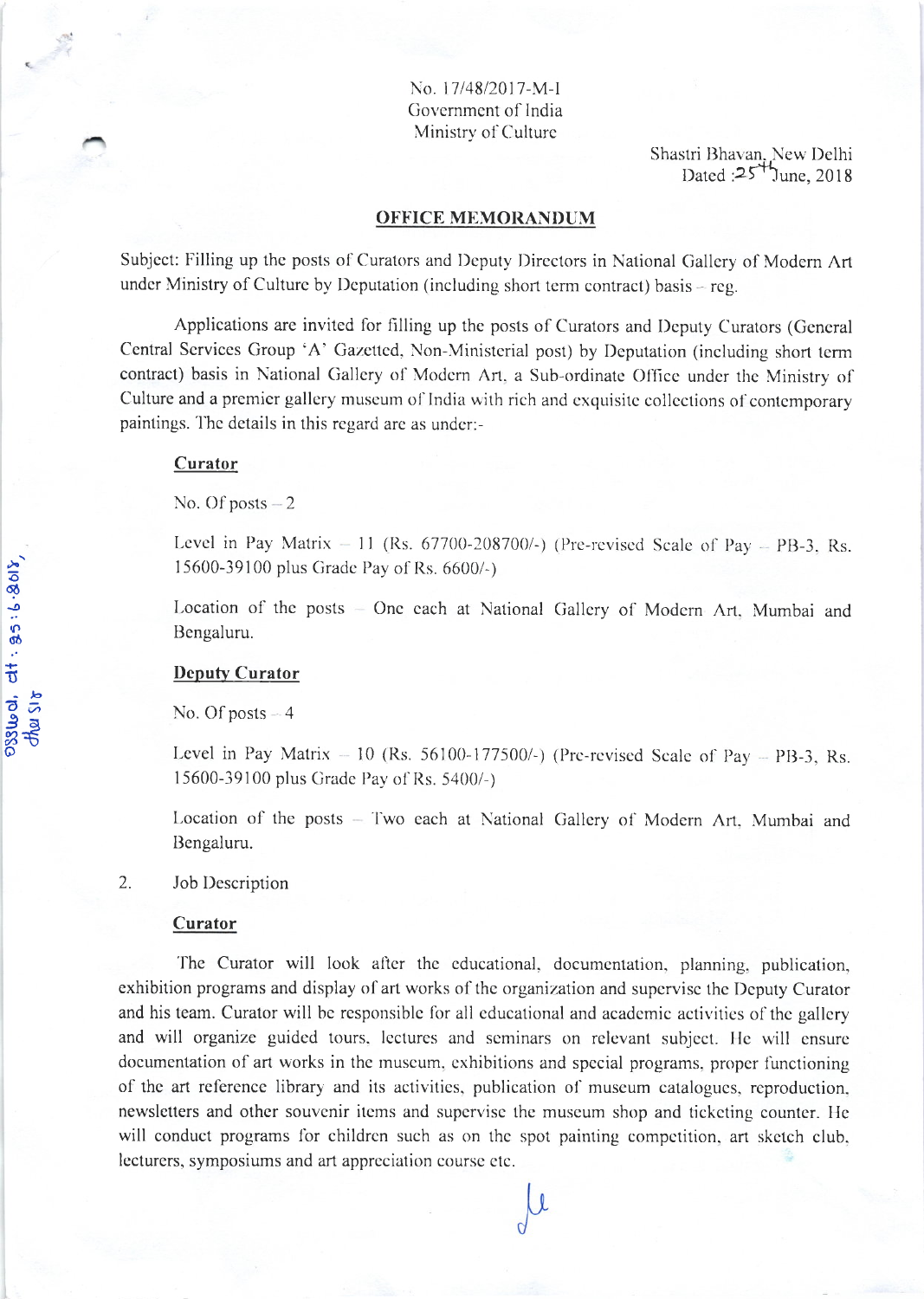#### Deputy Curator

The Deputy Curator will look after the planning and organizing the educational activities, documentation, publication, exhibition programs and display of art works of the organization and supervise the work of Assistant Curator, Guide Lecturer and Technical Assistant. He will display the art works from the collection of museum and change the display periodically, liaison with Embassy, Custom authority etc. in connection with the outgoing exhibition and supervise, frame and mount the cxhibits and also supcrvisc thc activilics of carpentry workshop.

#### 3. Eligibility

#### Curator

Officers under the Central/ State Governments/UTs/Recognized Research Institutions/Semi-Government or statutory or Autonomous organizations including Professor/Associate Professor/Assistant Professor or equivalent of universities:

(a) (i) holding analogous posts on regular basis in the parent cadre or Department; or (ii) With five years' service in the grade rendered after appointment there to on a regular basis in posts in the Pay Band-3, Rs.15600-39100 with grade pay of Rs.5400 [pre-revised scale of pay, revised to Level 10 Pay Matrix under  $7<sup>th</sup>$  CPC (Rs. 56100-177500/-)] or equivalent in the parcnt cadre/department: or

(iii) with six years' service in the grade rendered after appointment thereto on a regular basis in posts in the Pay Band-2, Rs.9300-34800/- with grade pay of Rs.4800 [pre-revised scale of pay, revised to Level 8 Pay Matrix under 7<sup>th</sup> CPC (Rs. 47600-151100/-)] or equivalent in the parent cadre/dcpartment: and

(b)Possessing the following educational qualifications and experience:

Esscntial:

- (i) Master's degree in Fine Arts or History of Arts & Criticism or Museology from a recognized university.
- (ii) 5 ycars' curatorial cxpcriencc in a largc Muscum/Gallcry.

Desirable:

- (i) Master's degree in Business Administration (MBA)/Master's Degree in Public Administration from a recognized University.
- (ii) Administralivc cxpcriencc in Eslablishment and accounts matcr in large Muscum/Gallery.

#### **Deputy Curator**

Officers under the Central/ State Governments/UTs/Autonomous organization/Research Institutions including professor/Associate Professor/Assistant Professor or equivalent of univcrsities:

(a) (i) holding analogous posts on regular basis in thc parcnt cadrc or Dcpartmcnt: or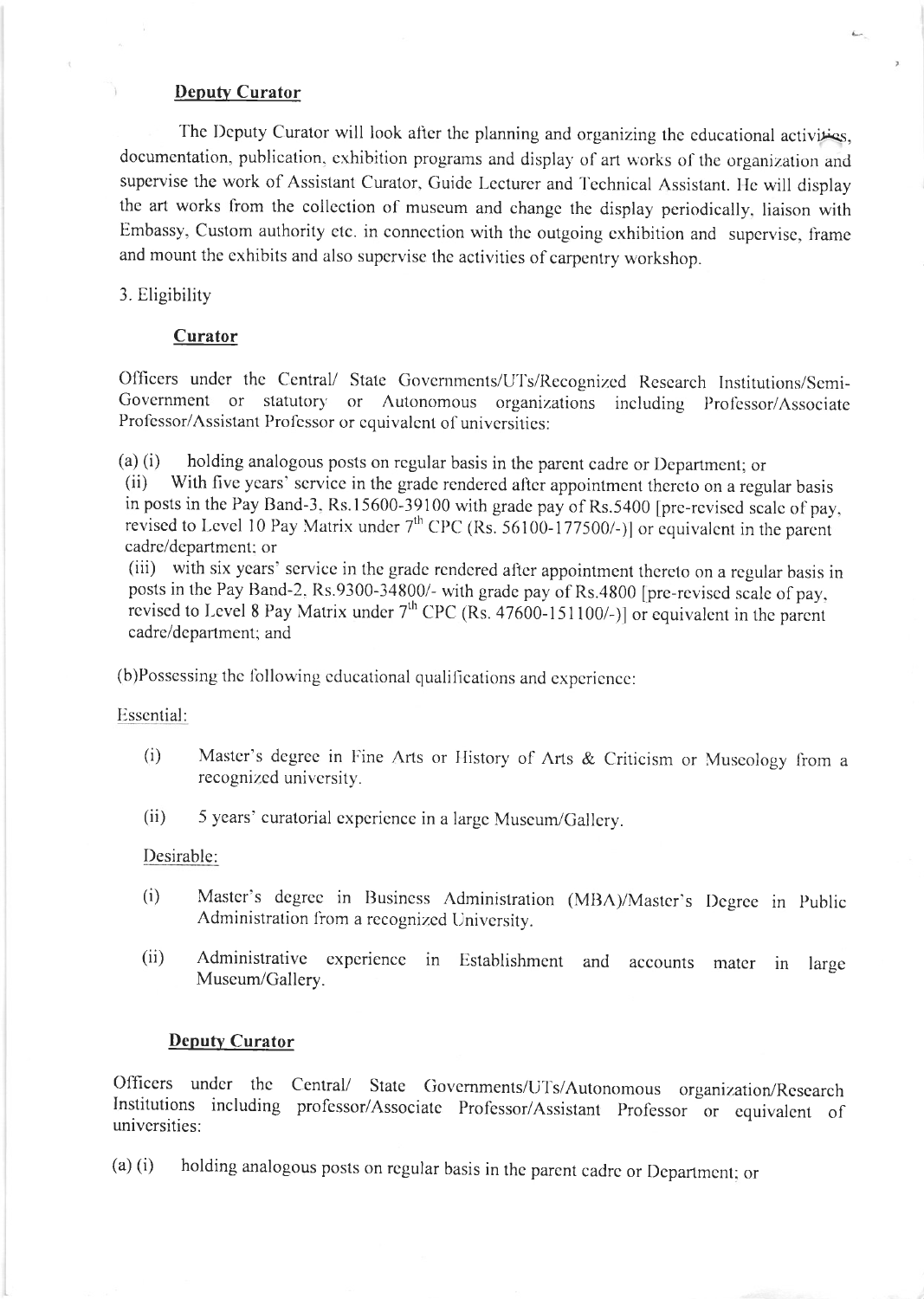$(ii)$ With two years' service in the grade rendered after appointment thereto on a regular basis in posts in the Pay Band-2, Rs.9300-34800/- Plus Grade Pay of Rs.4800/- [pre-revised scale of pay, revised to Level 8 Pay Matrix under 7<sup>th</sup> CPC (Rs. 47600-151100/-)] or equivalent in the parent cadre/department; or

(iii) With three years' service in the grade rendered after appointment thereto on a regular basis in posts in the Pay Band-2, Rs.9300-34800/- Plus grade Pay of Rs.4600/- [pre-revised scale of pay, revised to Level 7 Pay Matrix under  $7<sup>th</sup>$  CPC (Rs. 44900-142400/-)] or equivalent in the parent cadre/department; and

 $(b)$ Possessing the following educational qualifications and experience:

### Essential:

- $(i)$ Masters degree in fine Arts or Art History & Criticism or Museology from a recognized university.
- $(ii)$ Atleast 3 years experience in organizing exhibitions or production and publication of books & Journals on Indian Art or teaching Museology or History of Art or Fine Art in a large Museum/Gallery/Organization/Educational Institution.

#### Desirable:

- $(i)$ Degree/Diploma/Certificate in any Foreign Language other than English from a Recognized University/Institution.
- $(ii)$ Research experience supported by published works in the field of Art & Culture.

Note 1: The department officers in the feeder category who are in the direct line of promotion will not be eligible for consideration for appointment on deputation/absorption. Similarly, deputationists shall not be eligible for consideration for appointment by promotion.

Note 2 : Period of deputation (ISTC) including the period of deputation (ISTC) in another ex-cadre post held immediately preceding this appointment in the same or some other organization/ department of the Central Government shall ordinarily not to exceed four years in case of Curator and three years in case of Deputy Curator. The maximum age limit for appointment by deputation (ISTC) shall not be exceeding 56 years as on the closing date of receipt of applications.

Note 3: For the purpose of appointment on deputation basis, the service rendered on regular basis by an officers prior to 1.1.2006/the date from which the revised pay structure based on the  $6<sup>th</sup>$ Central Pay Commission recommendation has been extended, shall be deemed to be service rendered in the corresponding grade pay/pay scale extended based on the recommendations of the Pay Commission except where there has been merger of more than one pre-revised scale of pay into one grade with a common Grade Pay/Pay scale and where this benefit will extend only for the post(s) for which that Grade Pay/Pay Scale is the normal replacement grade without any upgradation.

4. Application, in duplicate, in the enclosed prescribed proforma (Annexure) alongwith complete up-to-date ACR dossiers of the Officers (last five years duly attested on each page by an officer not below the rank of Under Secretary and above) who can be spared in the event of their selection should reach the undersigned through proper channel within a period of 45 days from the date of publication of the advertisement in the Employment News. Applications received after the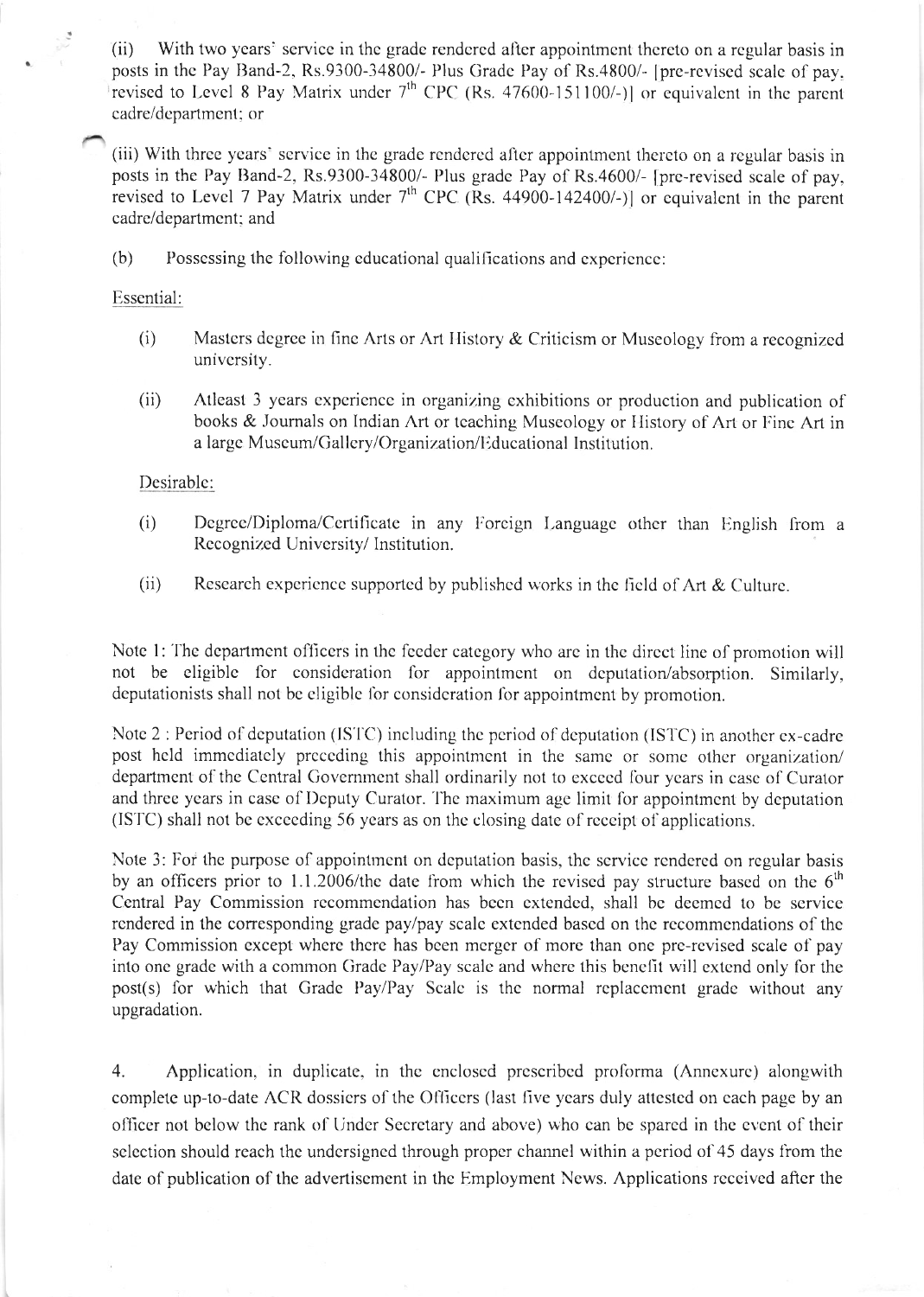last date or otherwise found incomplete will not be considered and stand rejected. Certification by the forwarding authority at the end of the proforma may invariably be done certifying the correctness of the information submitted by the applicant together with conveying the vigilance clearance, certification regarding integrity and certification regarding non-imposition of penalty upon the officer during the last 10 years.

The crucial date for determining the eligibility, experience, age etc. will be the last date  $5<sub>1</sub>$ prescribed for the receipt of the applications. The last date for receipt of the applications will be counted after excluding the first date of publication of the vacancy/post in the Employment News.

The details regarding eligibility conditions, educational qualifications and experience, 6. application form etc. are also available on the website of the Ministry http://www.indiaculture.nic.in and NGMA's website www.ngmaindia.gov.in.

> $(S.K.$  Singh) Under Secretary to the Govt. of India Tel. No. 23380136 Room No. 210-D, Shastri Bhawan, New Delhi-110115

To

 $1.$ All Ministries/Department of Govt. of India for further circulation of the vacancy among all the Attached / Subordinate Offices / Autonomous Bodies / Public Sector Undertakings / Universities / Recognized Research Institutions / Semi-Government / Statutory Organizations under their control.

Chief Secretaries of all States/Union Territories.  $2.$ 

 $3-$ The Director General, Doordarshan, Doordarshan Bhawan, Copernicus Marg, New Delhi-110001 with the request to telecast the vacancy in their Bulletins / News on Employment.

 $4-$ Director General, Akashwani (AIR) Akashwani Bhawan, Sansad Marg, New Delhi for dissemination in their Bulletins / News on Employment.

5 The Director General (Resettlement Division), Ministry of Defence, West Block-IV, Wing-I, R.K. Puram New Delhi for wide publicity among eligible officers.

All Attached/Subordinate Offices/Autonomous Organizations under the Ministry of 6. Culture.

National Gallery of Modern Art, Mumbai - for uploading on the website.  $I_{r}$ 

National Gallery of Modern Art, Bengaluru - for uploading on the website.  $8.$ 

 $9 -$ National Gallery of Modern Art, New Delhi - for uploading on the website.

- $10.$ Registrars of all Universities.
- NIC Cell, Ministry of Culture for uploading the notice on Ministry of Culture's website.  $11.x$

F.No. 17-47/2017-M-I relating to filling up the post of Curator on Deputation (istc).  $12.4$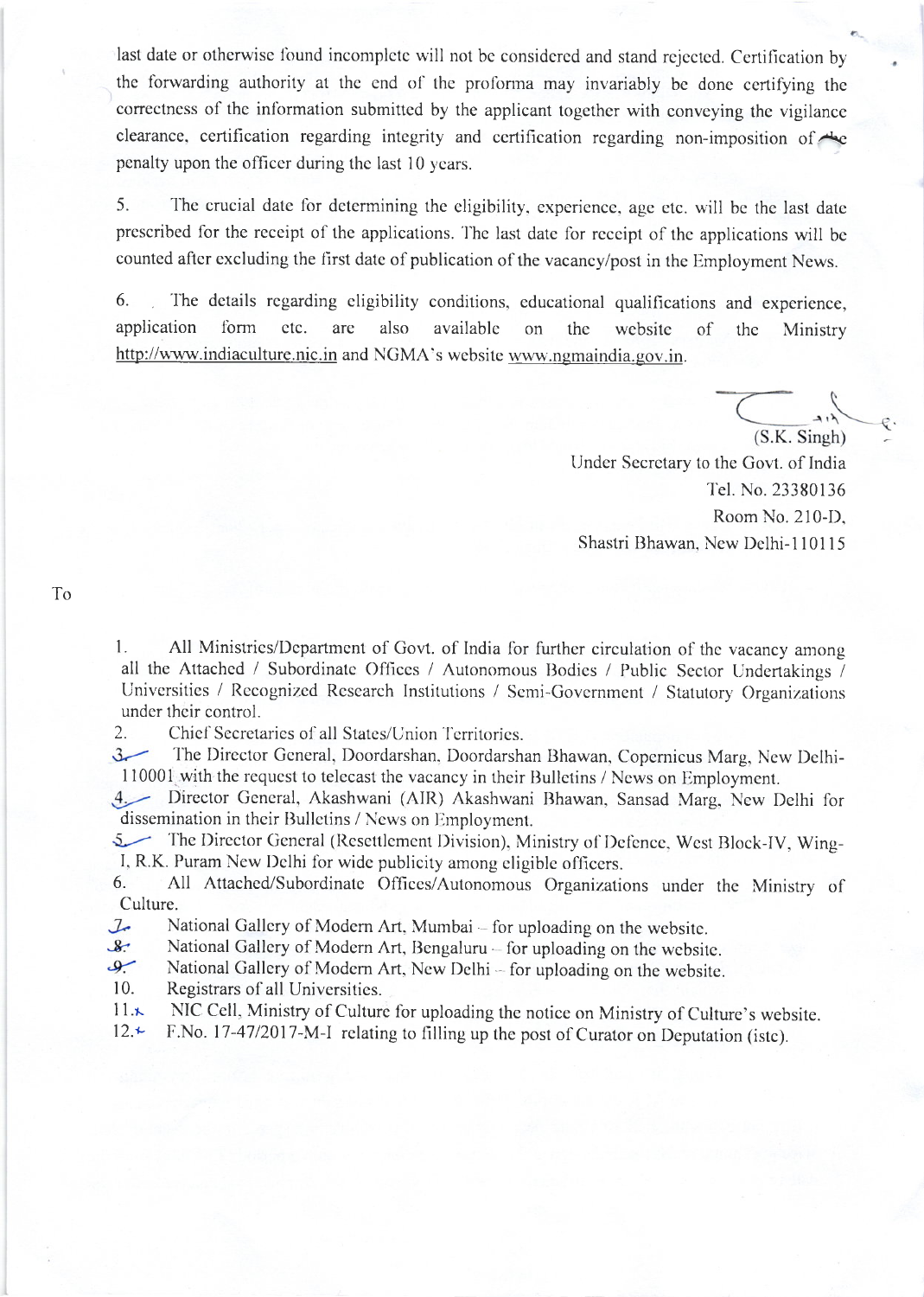# BIO-DATA/ CURRICULUM VITAE PROFORMA

### **POST APPLIED FOR: DEPUTY CURATOR/CURATOR**

# **OPTION OF NGMA'S BRANCH : NGMA, MUMBAI/BENGALURU**

| 1.Name and Address                                                     |                                         |
|------------------------------------------------------------------------|-----------------------------------------|
| (in Block Letters)                                                     |                                         |
| 2. Date of Birth (in Christian era)                                    |                                         |
| 3.i) Date of entry into service                                        |                                         |
| ii) Date of retirement under                                           |                                         |
| <b>Central/State Government Rules</b>                                  |                                         |
| 4. Educational Qualifications                                          |                                         |
| 5. Whether Educational and other qualifications                        |                                         |
| required for the post are satisfied. (If any                           |                                         |
| qualification has been treated as equivalent                           |                                         |
| to the one prescribed in the Rules, state the                          |                                         |
| authority for the same)                                                |                                         |
| required<br>Qualifications/ Experience<br><b>as</b>                    | Qualifications/ experience possessed by |
| mentioned in the advertisement/ vacancy                                | the officer                             |
| circular                                                               |                                         |
| <b>Essential</b>                                                       | <b>Essential</b>                        |
| A) Qualification : A Bachelor degree from a                            | A) Qualification                        |
| recognised university                                                  |                                         |
| B) Experience : Minimum ten years' of                                  | B) Experience                           |
| experience having dealt with all matters relating                      |                                         |
| to administrative, establishment, vigilance and                        |                                         |
| function at Sectional head<br><sub>or</sub><br>finance                 |                                         |
| Departmental head level.                                               |                                         |
| <b>Desirable</b>                                                       | <b>Desirable</b>                        |
| Master of Commerce or Master of Arts                                   |                                         |
| <b>Business</b><br>Master<br>(Economics)<br>or                         |                                         |
| <b>Business</b><br>$\circ$ f<br>Master<br>Administration<br>$\alpha$ r |                                         |
| Public<br>$\circ$ f<br>Master<br>Economics<br>or                       |                                         |
| Chartered<br>Cost<br>or<br>Administration<br><sub>or</sub>             |                                         |
| Accountant.                                                            |                                         |
| 5.1 Note: This column needs to be amplified to                         |                                         |
| indicate Essential and Desirable Qualifications                        |                                         |
| <b>RRs</b><br>by<br>the<br>the<br>in                                   |                                         |
| mentioned<br>as<br>Administrative Ministry/Department/Office           |                                         |
| at the time of issue of Circular and issue of                          |                                         |
|                                                                        |                                         |
| Advertisement in the Employment News.                                  |                                         |
| 5.2 In the case of Degree and Post Graduate                            |                                         |
| Qualifications Elective/ main subjects and                             |                                         |
| subsidiary subjects may be indicated by the                            |                                         |
| candidate.                                                             |                                         |
| 6. Please state clearly whether in the light of                        |                                         |
| entries made by you above, you meet the                                |                                         |
| requisite Essential Qualifications and work                            |                                         |
| experience of the post.                                                |                                         |
| 6.1 Note: Borrowing Departments are to                                 |                                         |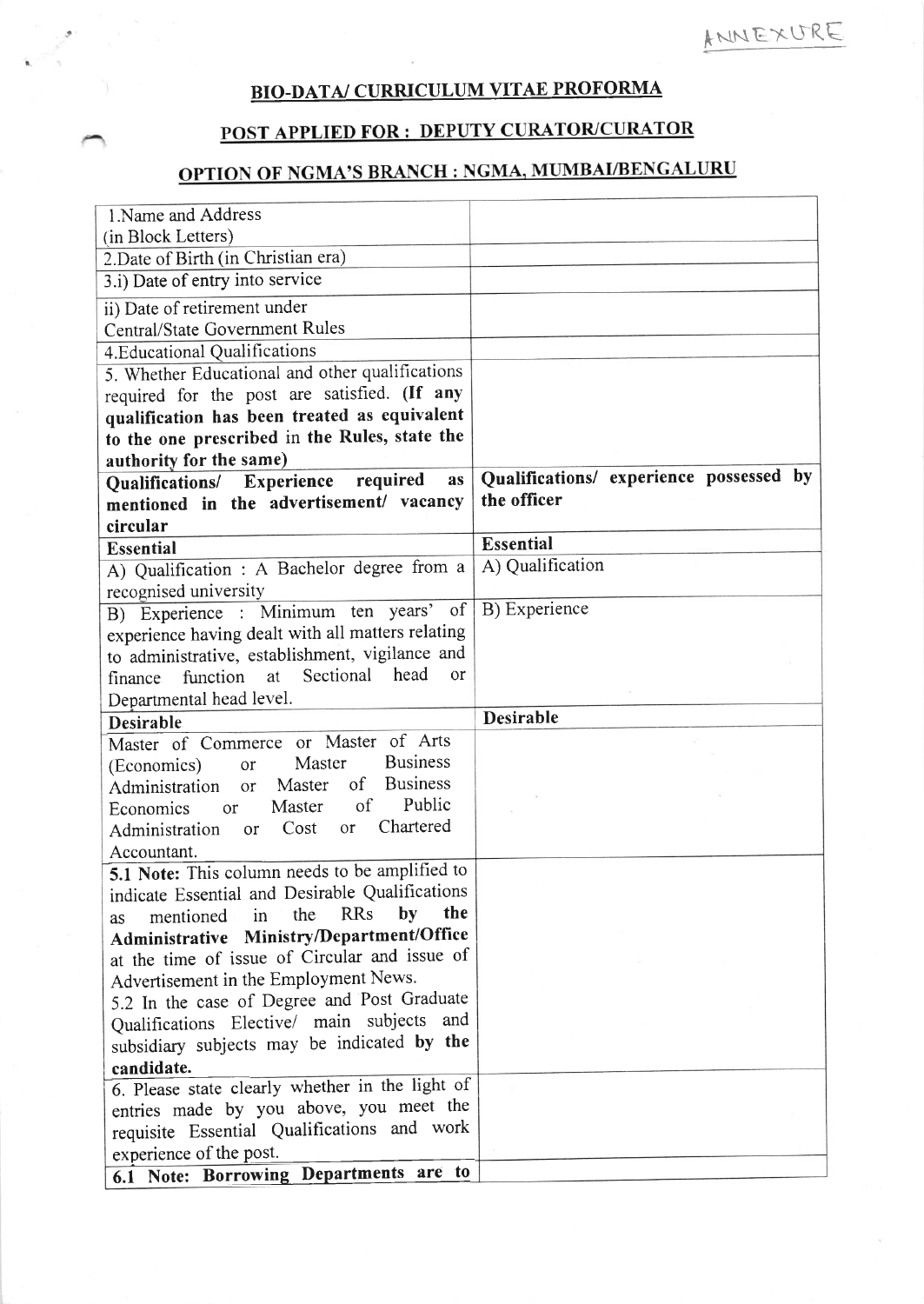provide their specific comments/ views<br>confirming the relevant Essential confirming the relevant Essential Qualification/ Work experience possessed by the Candidate (as indicated in the Bio-data) with reference to the post applied.

7. Details of EmploYment, in chronological order. Enclose <sup>a</sup> separate sheet duly authenticated by your signature, if the space below is insufficient.

| Office/Institution   Post held on | regular basis | From | To | Grade<br>regular basis | $*Pay$ Band and Nature of Duties (in<br>detail)<br>$\vert$ Pay/Pay Scale of   Highlighting experience  <br>the post held on required for the post<br>applied for |
|-----------------------------------|---------------|------|----|------------------------|------------------------------------------------------------------------------------------------------------------------------------------------------------------|
|                                   |               |      |    |                        |                                                                                                                                                                  |

\* Important : Pay-band and Grade Pay granted under ACP/MACP are personal to the officer and therefore, should not be mentioned . Only Pay Band and Grade Pay/ Pay scale of the post held on regular basis to be mentioned. Details of ACP/MACP with present Pay Band and Grade Pay where such benefits have been drawn by the Candidate, may be indicated as below;

| Office/Institution | Pay, Pay Band, and Grade   From | To |
|--------------------|---------------------------------|----|
|                    | drawn under ACP<br>Pay          |    |
|                    | MACP Scheme                     |    |

| <sub>or</sub><br>Permanent                                                                                                        | 8. Nature of present employment i.e. Adhoc<br>Temporary or Quasi-Permanent or                                                                                                                                                                                                                                                                                                                     |                                                                                                      |                                                                                                          |
|-----------------------------------------------------------------------------------------------------------------------------------|---------------------------------------------------------------------------------------------------------------------------------------------------------------------------------------------------------------------------------------------------------------------------------------------------------------------------------------------------------------------------------------------------|------------------------------------------------------------------------------------------------------|----------------------------------------------------------------------------------------------------------|
|                                                                                                                                   | 9. In case the present employment is held                                                                                                                                                                                                                                                                                                                                                         |                                                                                                      |                                                                                                          |
|                                                                                                                                   | on deputation/contract basis, please state                                                                                                                                                                                                                                                                                                                                                        |                                                                                                      |                                                                                                          |
| a) The date of<br>initial<br>appointment                                                                                          | of<br>Period<br>b)<br>appointment<br>on deputation/contract                                                                                                                                                                                                                                                                                                                                       | c) Name of the<br>parent<br>office/organization<br>the<br>which<br>$\mathbf{t}$<br>applicant belongs | d) Name of the post and<br>Pay of the post held in<br>substantive capacity in the<br>parent organisation |
| Clearance and Integrity certificate.<br>parent cadre/ organisation                                                                | 9.1 Note: In case of Officers already on deputation, the<br>applications of such officers should be forwarded by the parent<br>cadre/ Department along with Cadre Clearance, Vigilance<br>9.2 Note: Information under Column 9(c) & (d) above must be<br>given in all cases where a person is holding a post on deputation<br>outside the cadre/ organization but still maintaining a lien in his |                                                                                                      |                                                                                                          |
| 10. If any post held on Deputation in the<br>past by the applicant, date of return from<br>the last deputation and other details. |                                                                                                                                                                                                                                                                                                                                                                                                   |                                                                                                      |                                                                                                          |
| 11. Additional details about present                                                                                              |                                                                                                                                                                                                                                                                                                                                                                                                   |                                                                                                      |                                                                                                          |
| employment:                                                                                                                       |                                                                                                                                                                                                                                                                                                                                                                                                   |                                                                                                      |                                                                                                          |
| Please state whether working under                                                                                                |                                                                                                                                                                                                                                                                                                                                                                                                   |                                                                                                      |                                                                                                          |
| (indicate the name of your employer                                                                                               |                                                                                                                                                                                                                                                                                                                                                                                                   |                                                                                                      |                                                                                                          |
| against the relevant column)                                                                                                      |                                                                                                                                                                                                                                                                                                                                                                                                   |                                                                                                      |                                                                                                          |